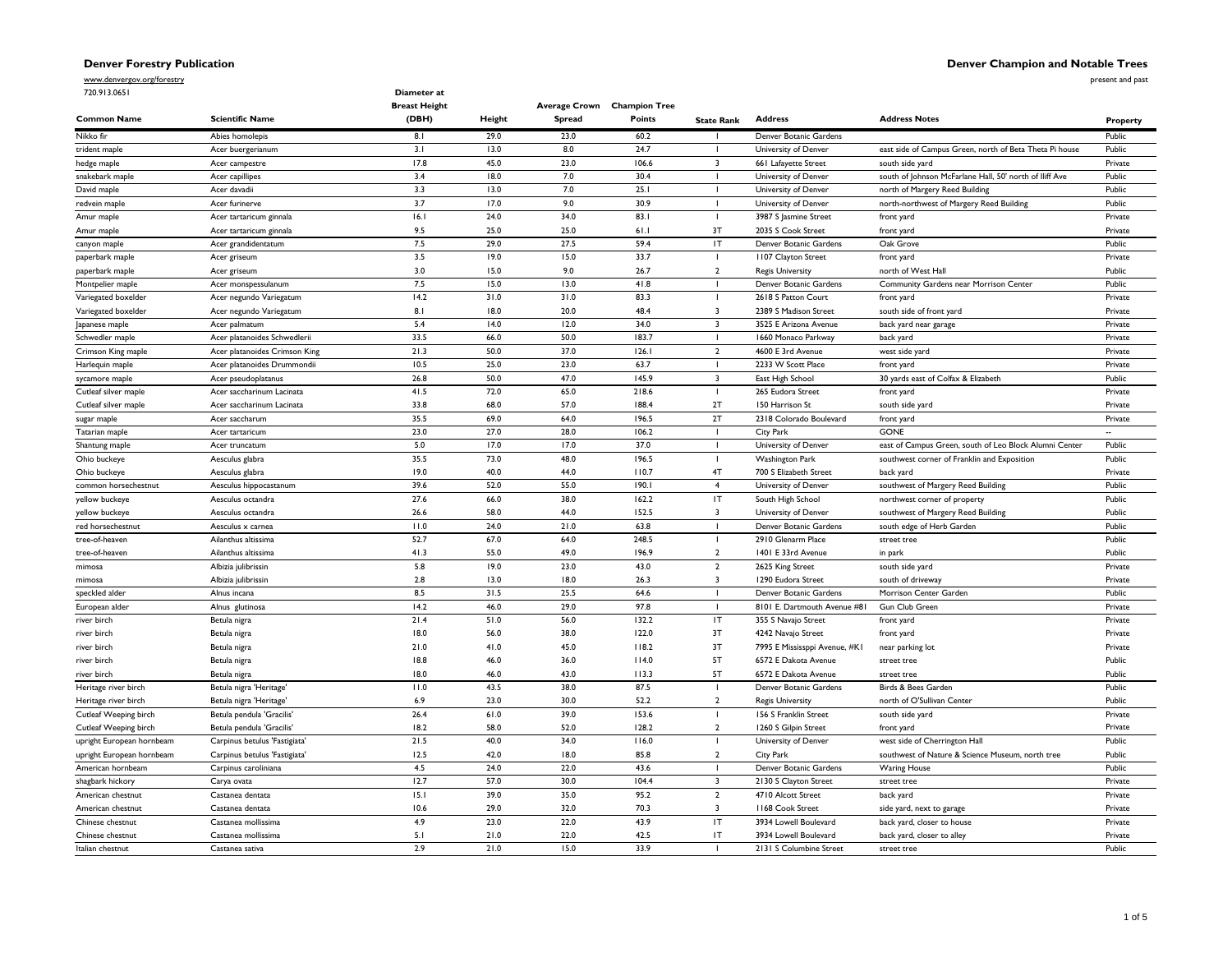# **Denver Champion and Notable Trees**

www.denvergov.org/forestry 720.913.0651

present and past

| 720.913.0651               |                                      | Diameter at<br><b>Breast Height</b> |              | Average Crown Champion Tree |               |                         |                           |                                                    |          |
|----------------------------|--------------------------------------|-------------------------------------|--------------|-----------------------------|---------------|-------------------------|---------------------------|----------------------------------------------------|----------|
| <b>Common Name</b>         | <b>Scientific Name</b>               | (DBH)                               | Height       | Spread                      | Points        | <b>State Rank</b>       | <b>Address</b>            | <b>Address Notes</b>                               | Property |
| blue atlas cedar           | Cedrus atlantica 'Glauca'            | 8.6                                 | 34.0         | 18.0                        | 65.5          | $\overline{2}$          | 3023 Hudson Street        | front yard                                         | Private  |
| blue atlas cedar           | Cedrus atlantica 'Glauca'            | $7.5$                               | 26.0         | 13.0                        | 52.8          | 3T                      | <b>Regis University</b>   | north of Loyola Hall                               | Public   |
| blue atlas cedar           | Cedrus atlantica 'Glauca'            | 7.3                                 | 25.0         | 10.0                        | 50.4          | 3T                      | 3924 Osceola Street       | front yard                                         | Private  |
| cedar of Lebanon           | Cedrus libani                        | 18.4                                | 45.0         | 34.0                        | 111.3         | ı                       | 2395 E Wesley Avenue      | best seen from alley to west                       | Private  |
| cedar of Lebanon           | Cedrus libani                        | 6.8                                 | 34.0         | 16.0                        | 59.4          | $\overline{2}$          | University of Denver      | west side of Cherrington Hall                      | Public   |
| cedar of Lebanon           | Cedrus libani                        | 3.0                                 | 12.0         | 6.0                         | 22.9          | 3                       | Denver Botanic Gardens    | Scripture Garden                                   | Public   |
| sugar hackberry            | Celtis laevigata                     | 41.2                                | 63.0         | 74.0                        | 210.9         | $\mathbf{I}$            | Civic Center Park         | 15 yards north of Lincoln St & 14th Ave            | Public   |
| sugar hackberry            | Celtis laevigata                     | 29.8                                | 81.0         | 38.0                        | 184.1         | 2T                      | Berkeley Lake Park        | east of Smiley Library                             | Public   |
| sugar hackberry            | Celtis laevigata                     | 33.9                                | 63.0         | 48.0                        | 181.4         | 2T                      | <b>Berkeley Lake Park</b> | west of Smiley Library                             | Public   |
| common hackberry           | Celtis occidentalis                  | 45.8                                | 99.0         | 56.0                        | 256.8         | IT                      | 2059 Albion Street        | front yard                                         | Private  |
| eastern redbud             | Cercis canadensis                    | 28.0                                | 38.0         | 28.0                        | 132.9         |                         | 2556 Eudora Street        | south side yard                                    | Private  |
| eastern redbud             | Cercis canadensis                    | 25.3                                | 26.0         | 33.0                        | 113.7         | $\overline{2}$          | I 180 S Jackson Street    | front yard                                         | Private  |
| eastern redbud             | Cercis canadensis                    | 23.2                                | 21.0         | 29.0                        | 101.1         | 3T                      | 1415 S Milwaukee Street   | front yard                                         | Private  |
| weeping Alaskan cedar      | Chamaecyparis nootkatensis 'Pendula' | 3.0                                 | 19.0         | 13.5                        | 31.8          |                         | Denver Botanic Gardens    | Rock Alpine Garden, west edge                      | Public   |
| yellowwood                 | Cladrastis lutea                     | 18.5                                | 57.0         | 41.0                        | 125.3         | IT                      | South High School         | 1700 E Louisiana Ave, north side next to courtyard | Public   |
| flowering dogwood          | Cornus florida                       | 5.2                                 | 20.0         | 26.0                        | 42.8          | $\blacksquare$          | 1972 S Lafayette Street   | south side of front yard                           | Private  |
| pink flowering dogwood     | Cornus florida rubra                 | 4.2                                 | 17.0         | 15.0                        | 33.9          |                         | 771 S Williams Street     | front yard                                         | Private  |
| Milky Way Japanese dogwood | Cornus kousa chinensis 'Milky Way    | 1.8                                 | 12.0         | 12.8                        | 20.8          |                         | Denver Botanic Gardens    | Waring House Garden, near street corner            | Public   |
| cornelian cherry dogwood   | Cornus mas                           | 7.2                                 | 24.0         | 28.0                        | 53.6          | $\mathbf{I}$            | <b>Highland Park</b>      | south of tennis courts                             | Public   |
| Turkish filbert            | Corylus colurna                      | 12.0                                | 43.0         | 24.0                        | 86.7          | IT                      | Denver Botanic Gardens    | Waring House Garden                                | Public   |
| Turkish filbert            | Corylus colurna                      | 10.1                                | 35.0         | 21.0                        | 72.0          | $\overline{\mathbf{3}}$ | Harvey Park               | northwest side of Rec Center, south tree           | Public   |
| Royal Purple smoketree     | Cotinus coggygria 'Royal Purple'     | 5.6                                 | 22.0         | 24.0                        | 45.6          | $\overline{2}$          | 335 Monroe Street         | front yard                                         | Private  |
| American smoketree         | Cotinus obovatus                     | 9.2                                 | 23.0         | 25.0                        | 58.1          |                         | 1650 Poplar Street        | south side yard                                    | Private  |
| American smoketree         | Cotinus obovatus                     | 7.5                                 | 18.0         | 24.0                        | 47.6          | $\overline{2}$          | 2745 S Raleigh Street     | front yard                                         | Private  |
| cockspur hawthorn          | Crataegus crus-gall                  | 11.4                                | 23.0         | 26.0                        | 65.3          | $\blacksquare$          | 1205 S Milwaukee Street   | front yard                                         | Private  |
| downy hawthorn             | Crataegus mollis                     | 20.0                                | 39.0         | 46.0                        | 113.3         | IT                      | East High School          | southwest corner, along driveway                   | Public   |
| downy hawthorn             | Crataegus mollis                     | 14.8                                | 38.0         | 47.0                        | 96.2          | 5                       | Washington Park           | east of 865 S Downing St                           | Public   |
| Yoshino Japanese-cedar     | Cryptomeria japonica 'Yoshino'       | 5.3                                 | 22.0         | 13.0                        | 41.9          |                         | University of Denver      | 50' north of Water Garden                          | Public   |
| Arizona cypress            | Cupressus arizonica                  | 5.0                                 | 25.0         | 13.3                        | 44.0          | $\overline{2}$          | Denver Botanic Gardens    | <b>Dryland Mesa</b>                                | Public   |
| modoc cypress              | Cupressus bakeri                     | 12.0                                | 31.0         | 14.0                        | 72.2          |                         | Denver Botanic Gardens    | Rock Alpine Garden, south edge                     | Public   |
| eastern wahoo              |                                      | 21.0                                | 35.0         | 37.0                        | 110.2         |                         | 6th Avenue Parkway        | at Eudora St, south tree                           | Public   |
|                            | Euonymus atropurpureus               |                                     |              |                             | 100.0         |                         |                           |                                                    |          |
| eastern wahoo              | Euonymus atropurpureus               | 17.2                                | 36.0         | 40.0                        |               | $\overline{2}$          | 6th Avenue Parkway        | at Eudora St, north tree                           | Public   |
| eastern wahoo              | Euonymus atropurpureus               | 7.8<br>27.2                         | 18.0<br>70.0 | 16.0<br>57.0                | 46.5<br>169.7 | 3<br>IT                 | University of Denver      | northeast side of Johnson-McFarlane Dorm           | Public   |
| European beech             | Fagus sylvatica                      |                                     |              |                             |               |                         | 1313 Clarkson Street      | front yard                                         | Private  |
| European beech             | Fagus sylvatica                      | 32.6                                | 50.0         | 49.0                        | 164.6         | IT                      | 2145 S Adams Street       | south side yard                                    | Private  |
| European beech             | Fagus sylvatica                      | 34.4                                | 42.0         | 58.0                        | 164.5         | $\overline{\mathbf{3}}$ | 2151 S Adams Street       | front yard                                         | Private  |
| Copper beech               | Fagus sylvatica 'Atropunicea'        | 32.0                                | 49.0         | 45.0                        | 160.7         |                         | 375 Humboldt Street       | front yard                                         | Private  |
| Copper beech               | Fagus sylvatica 'Atropunicea'        | 23.0                                | 59.0         | 57.0                        | 145.5         | $\overline{2}$          | 1333 E 3rd Avenue         | front yard                                         | Private  |
| weeping European beech     | Fagus sylvatica 'Pendula             | 10.2                                | 32.0         | 24.0                        | 70.0          |                         | 4255 Montview Blvd.       | west side of front yard                            | Private  |
| weeping European beech     | Fagus sylvatica 'Pendula'            | 5.8                                 | 20.0         | 13.0                        | 41.5          | 2T                      | Denver Botanic Gardens    | Morrison Center Garden                             | Public   |
| weeping European beech     | Fagus sylvatica 'Pendula'            | 5.7                                 | 16.0         | 16.0                        | 37.9          | 2T                      | <b>Regis University</b>   | northwest corner of Carroll Hall                   | Public   |
| Tri-color beech            | Fagus sylvatica 'Tricolor            | 10.0                                | 36.0         | 26.0                        | 73.9          | $\overline{1}$          | 4133 W 50th Avenue        | front yard                                         | Private  |
| Tri-color beech            | Fagus sylvatica 'Tricolor'           | 4.8                                 | 23.0         | 16.0                        | 42.1          | $\overline{2}$          | Denver Botanic Gardens    | Morrison Center Garden                             | Public   |
| white ash                  | Fraxinus americana                   | 36.0                                | 76.0         | 57.0                        | 203.3         | 3T                      | <b>Fairmount Cemetery</b> | block 78, southeast corner                         | Public   |
| one-leaf European ash      | Fraxinus excelsior 'Hessei'          | 23.1                                | 48.0         | 49.0                        | 132.8         | $\overline{\mathbf{3}}$ | 2218 Ash Street           | front yard                                         | Private  |
| green ash                  | Fraxinus pennsylvanica               | 48.5                                | 61.0         | 69.0                        | 230.5         | $\overline{\mathbf{3}}$ | 4111 Clay Street          | street tree                                        | Public   |
| blue ash                   | Fraxinus quadrangulata               | 28.6                                | 71.0         | 38.0                        | 170.3         |                         | 918 S Franklin Street     | front yard                                         | Private  |
| blue ash                   | Fraxinus quadrangulata               | 23.3                                | 73.0         | 36.0                        | 155.2         | $\overline{2}$          | 918 S Franklin Street     | front yard                                         | Private  |
| blue ash                   | Fraxinus quadrangulata               | 19.9                                | 61.0         | 35.0                        | 132.2         | $\overline{\mathbf{3}}$ | 918 S Franklin Street     | street tree                                        | Public   |
| ginkgo                     | Ginkgo biloba                        | 19.0                                | 56.0         | 34.0                        | 124.2         | $\overline{2}$          | East High School          | south courtyard                                    | Public   |
| ginkgo                     | Ginkgo biloba                        | 16.2                                | 54.0         | 29.5                        | 112.2         | 3                       | South High School         | northwest corner of building                       | Public   |
| honeylocust                | Gleditsia triacanthos                | 42.6                                | 84.0         | 68.0                        | 234.8         |                         | Cheesman Park             | northeast corner                                   | Public   |
| honeylocust                | Gleditsia triacanthos                | 42.1                                | 78.0         | 66.0                        | 226.7         | $\overline{2}$          | Washington Park           | east of Bowling Green                              | Public   |
| thornless honeylocust      | Gleditsia triacanthos inermis        | 42.6                                | 84.0         | 68.0                        | 234.8         |                         | Cheesman Park             | northeast corner                                   | Public   |
| thornless honeylocust      | Gleditsia triacanthos inermis        | 42.1                                | 78.0         | 66.0                        | 226.7         | 2T                      | <b>Washington Park</b>    | east of Bowling Green                              | Public   |
| thornless honeylocust      | Gleditsia triacanthos inermis        | 41.1                                | 81.0         | 57.0                        | 224.3         | 2T                      | Washington Park           | north of Bowling Green, west of shed               | Public   |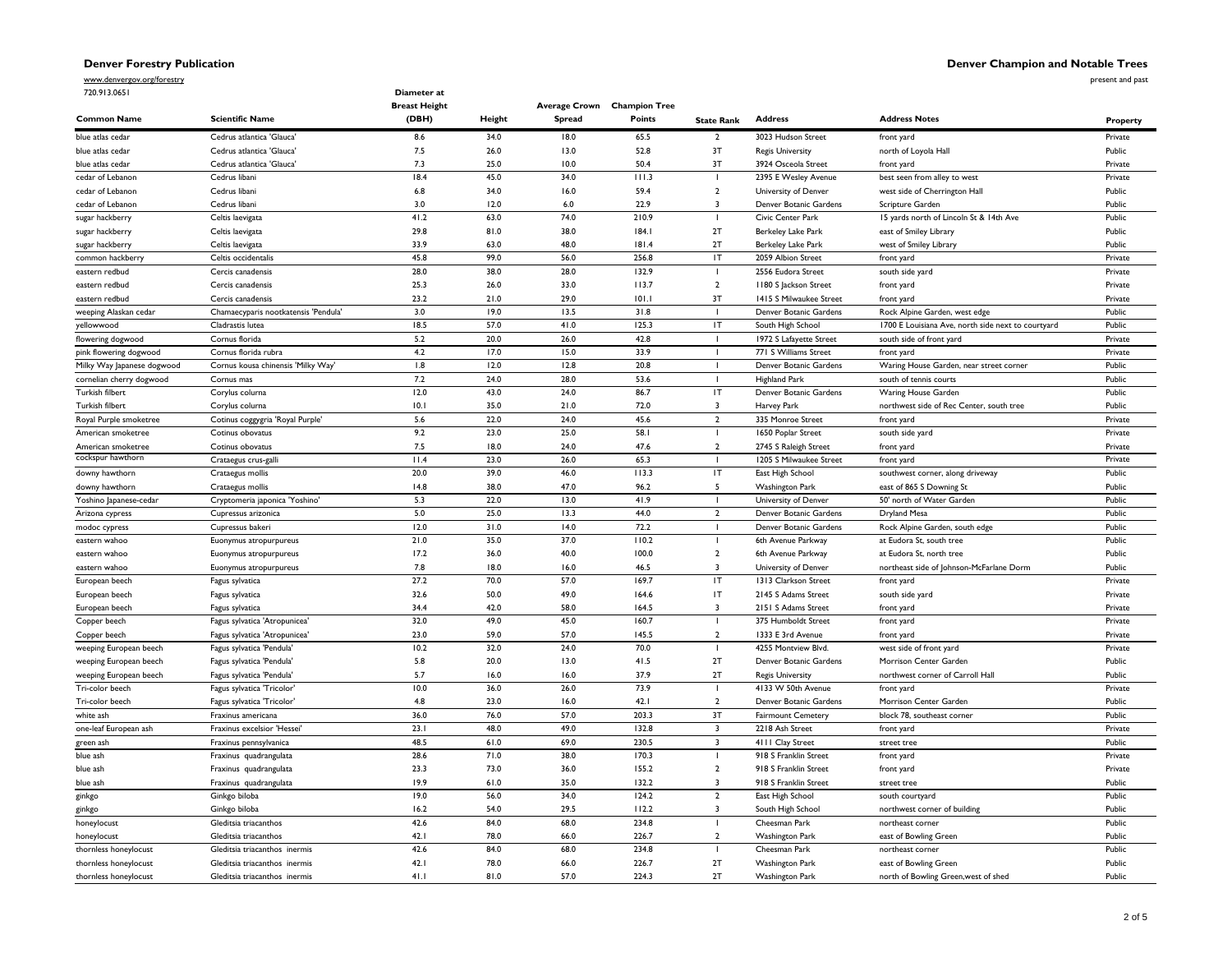present and past

www.denvergov.org/forestry 720.913.0651

| 720.913.0651              |                                    | Diameter at<br><b>Breast Height</b> |        | Average Crown Champion Tree |        |                            |                            |                                                       |          |
|---------------------------|------------------------------------|-------------------------------------|--------|-----------------------------|--------|----------------------------|----------------------------|-------------------------------------------------------|----------|
| <b>Common Name</b>        | <b>Scientific Name</b>             | (DBH)                               | Height | <b>Spread</b>               | Points | <b>State Rank</b>          | <b>Address</b>             | <b>Address Notes</b>                                  | Property |
| Sunburst honeylocust      | Gleditsia triacanthos 'Sunburst'   | 28.2                                | 52.0   | 50.0                        | 153.0  |                            | 3106 S Steele Street       | front yard                                            | Private  |
| Sunburst honeylocust      | Gleditsia triacanthos 'Sunburst'   | 19.0                                | 41.0   | 44.0                        | 111.7  | $\mathcal{L}$              | 5491 E Tennessee Avenue    | back yard                                             | Private  |
| Pincushion honeylocust    | Gleditsia triacanthos 'Pincushion' | $4.0$                               | 26.0   | 15.0                        | 42.3   |                            | Denver Botanic Gardens.    | Down Under Garden, near main gate, along east wall    | Public   |
| Kentucky coffeetree       | Gymnocladus dioicus                | 33.8                                | 73.0   | 55.0                        | 192.9  |                            | Washington Park            | 150 yards west of Tennessee Ave & Franklin St         | Public   |
| Kentucky coffeetree       | Gymnocladus dioicus                | 22.0                                | 83.0   | 34.0                        | 160.6  | 2T                         | Washington Park            | 100 yards west of 942 S Franklin St                   | Public   |
| American holly            | llex opaca                         | 3.7                                 | 23.0   | 14.0                        | 38.1   |                            | 923 S Gilpin Street        | front yard                                            | Private  |
| butternut                 | Juglans cinerea                    | 17.0                                | 43.0   | 41.0                        | 106.6  | $\overline{2}$             | 2841 Stuart Street         | street tree                                           | Public   |
| river walnut              | Juglans microcarpa                 | 9.1                                 | 28.0   | 24.0                        | 62.6   |                            | 1573 Glencoe Street        | south tree                                            | Private  |
| river walnut              | Juglans microcarpa                 | 7.6                                 | 28.0   | 23.0                        | 57.6   | $\overline{2}$             | 1573 Glencoe Street        | north tree                                            | Private  |
| river walnut              | Juglans microcarpa                 | 4.0                                 | 14.0   | 18.0                        | 31.1   | 3                          | Denver Botanic Gardens     | PlantAsia                                             | Public   |
| black walnut              | Juglans nigra                      | 38.4                                | 83.0   | 70.0                        | 221.1  | J.                         | Washington Park            | 100 yards west of Tennessee Ave & Franklin St         | Public   |
| black walnut              | Juglans nigra                      | 33.2                                | 86.0   | 64.0                        | 206.2  | 3T                         | <b>Washington Park</b>     | 50 yards west of Tennessee Ave & Franklin St          | Public   |
| English walnut            | Juglans regia                      | 16.2                                | 40.0   | 51.0                        | 103.6  | 2T                         | 2525 S Clayton Street      | front yard                                            | Private  |
| English walnut            | Juglans regia                      | 15.5                                | 36.0   | 38.0                        | 94.2   | 5T                         | 5441 W 50th Avenue         | front yard                                            | Private  |
| English walnut            | Juglans regia                      | 14.7                                | 33.0   | 44.0                        | 90.2   | 5T                         | 325 Perry Street           | front yard                                            | Private  |
| alligator juniper         | Juniperus deppeana                 | 2.0                                 | 13.0   | 6.5                         | 20.9   |                            | Denver Botanic Gardens     | Dryland Mesa                                          | Public   |
| western juniper           | Juniperus occidentalis             | 4.3                                 | 14.0   | 6.0                         | 29.0   | $\mathbf{I}$               | Denver Botanic Gardens     | north side of Plains Garden                           | Public   |
| needle juniper            | Juniperus rigida                   | 3.5                                 | 13.0   | 12.0                        | 27.0   |                            | Denver Botanic Gardens     | Morrison Center Garden                                | Public   |
| Rocky Mountain juniper    | Juniperus scopulorum               | 23.5                                | 43.0   | 37.0                        | 126.0  | 4T                         | Cheesman Park              | southwest of Parthenon                                | Public   |
| eastern redcedar          | Juniperus virginiana               | 25.5                                | 60.0   | 25.0                        | 146.3  |                            | 2111 S Street Paul Street  | front yard                                            | Private  |
| goldenraintree            | Koelreuteria paniculata            | 26.6                                | 35.0   | 32.0                        | 126.5  |                            | Denver Botanic Gardens     | courtyard next to main entrance                       | Public   |
| goldenraintree            | Koelreuteria paniculata            | 18.5                                | 32.0   | 40.0                        | 100.1  | 3                          | Washington Park            | 100 yards north of Louisiana Ave & Humboldt St        | Public   |
| goldenraintree            | Koelreuteria paniculata            | 19.8                                | 44.0   | 45.0                        | 117.4  | $\overline{2}$             | City Park                  | 75 yards east of Esplanade fountain                   | Public   |
| golden chaintree          | Laburnum watereri                  | 6.7                                 | 22.0   | 10.0                        | 45.5   |                            | 350 Gaylord Street         | back yard                                             | Private  |
| European larch            | Larix decidua                      | 32.0                                | 83.0   | 44.0                        | 194.5  | $\overline{2}$             | Skinner Middle School      | northwest of school                                   | Public   |
| European larch            | Larix decidua                      | 30.6                                | 78.0   | 47.0                        | 185.8  | 3                          | South High School          | east side, next to parking lot                        | Public   |
| European larch            | Larix decidua                      | 28.0                                | 74.0   | 46.0                        | 173.4  | $\overline{4}$             | 4150 Montview Boulevard    | back yard                                             | Private  |
| tuliptree                 | Liriodendron tulipifera            | 28.3                                | 72.0   | 42.0                        | 171.4  | 3T                         | 2511 Irving Street         | street tree                                           | Public   |
| Osage-orange              | Maclura pomifera                   | 39.5                                | 52.0   | 45.0                        | 187.3  |                            | 1530 Irving Street         | back yard                                             | Private  |
| Osage-orange              | Maclura pomifera                   | 23.2                                | 52.0   | 30.0                        | 132.3  | $\overline{4}$             | Denver Botanic Gardens     | <b>GONE</b>                                           | $\sim$   |
| sweetbay magnolia         | Magnolia virginiana                | 2.0                                 | 18.0   | 15.0                        | 28.0   |                            | Denver Botanic Gardens     | southwest side of Waring House Garden                 | Public   |
| saucer magnolia           | Magnolia x soulangiana             | $6.5\,$                             | 17.0   | 25.0                        | 43.7   | 3T                         | <b>Regis University</b>    | Carroll Hall courtyard                                | Public   |
| common apple              | Malus species                      | 32.5                                | 45.0   | 50.0                        | 159.6  | IT                         | 1586 Steele Street         | back yard                                             | Private  |
| crabapple                 | Malus species                      | 25.2                                | 43.0   | 45.0                        | 133.4  | IT                         | University of Denver       | east side of Aspen Apartments, 2280 S Vine St         | Public   |
| weeping crabapple         | Malus species 'Pendula'            | 17.5                                | 17.0   | 20.0                        | 77.0   | IT                         | 2761 W Denver Place        | front yard                                            | Private  |
| weeping white mulberry    | Morus alba 'Pendula'               | 11.2                                | 16.0   | 16.0                        | 55.2   | 3T                         | 2905 S Saint Paul Street   | front yard                                            | Private  |
| weeping white mulberry    | Morus alba 'Pendula'               | 12.0                                | 11.0   | 15.0                        | 52.4   | 3T                         | City Park                  | 125 yards south of Nature & Science Museum            | Public   |
| red mulberry              | Morus rubra                        | 38.3                                | 57.0   | 41.0                        | 187.5  | $\blacksquare$             | 690 S York Street          | back yard                                             | Private  |
| American hophornbeam      | Ostrya virginiana                  | 4.8                                 | 38.0   | 20.0                        | 58.I   |                            | Denver Botanic Gardens     | <b>Waring House</b>                                   | Public   |
| Persian ironwood          | Parrotia persica                   | 2.0                                 | 16.0   | 9.0                         | 24.5   |                            | Denver Botanic Gardens     | southwest border of Waring House Garden               | Public   |
| princess tree             | Paulownia tomentosa                | 11.3                                | 28.0   | 30.0                        | 71.0   |                            | 1566 S Pennsylvania Street | street tree                                           | Public   |
| princess tree             | Paulownia tomentosa                | 5.8                                 | 25.0   | 28.5                        | 50.3   | $\overline{2}$             | <b>Regis University</b>    | east courtyard of Adult Learning Center               | Public   |
| Amur corktree             | Phellodendron amurense             | 7.5                                 | 20.0   | 25.0                        | 49.8   | $\overline{3}$             | Cheesman Park              | east side, 25 yards south of maintenance building     | Public   |
| columnar Norway spruce    | Picea abies 'Columnaris            | $6.5\,$                             | 28.0   | 6.0                         | 49.9   |                            | Denver Botanic Gardens     | along secret path near Romantic Garden                | Public   |
| <b>Black Hills spruce</b> | Picea glauca densata               | 26.3                                | 63.0   | 34.0                        | 154.1  |                            | 5030 E 6th Avenue          | northeast corner next to street                       | Private  |
| <b>Black Hills spruce</b> | Picea glauca densata               | 23.9                                | 48.0   | 30.0                        | 130.5  | $\overline{2}$             | Crown Hill Cemetery        | south side of block 19, 10 yards north of road        | Public   |
| dwarf black spruce        | Picea mariana 'Ericoides'          | $6.0$                               | 13.0   | 10.0                        | 34.3   |                            | Denver Botanic Gardens     | Morrison Center Garden                                | Public   |
| jack pine                 | Pinus banksiana                    | 12.9                                | 37.0   | 20.0                        | 82.5   |                            | Monaco Street Parkway      | in median west of 2510 Monaco St                      | Public   |
| jack pine                 | Pinus banksiana                    | 10.6                                | 37.0   | 16.0                        | 74.3   | $\overline{2}$             | Monaco Street Parkway      | in median west of 2510 Monaco St                      | Public   |
| jack pine                 | Pinus banksiana                    | 6.3                                 | 21.0   | 12.0                        | 43.8   | $\overline{3}$             | City Park                  | east end of Nature & Science Museum north parking lot | Public   |
| Tanyosho pine             | Pinus densiflora 'Umbraculifera    | 7.5                                 | 20.0   | 16.0                        | 47.6   | $\mathsf{I}\mathsf{T}$     | 575 S Elizabeth Street     | south side yard                                       | Private  |
| Tanyosho pine             | Pinus densiflora 'Umbraculifera    | 7.8                                 | 18.0   | 15.0                        | 46.2   | $\ensuremath{\mathsf{IT}}$ | 23 Polo Field Lane         | back yard                                             | Private  |
| Tanyosho pine             | Pinus densiflora 'Umbraculifera    | 5.6                                 | 19.0   | 26.0                        | 43.1   | IT                         | Denver Botanic Gardens     | south of entry, along east fence                      | Public   |
| Tanyosho pine             | Pinus densiflora 'Umbraculifera    | 4.2                                 | 13.0   | 20.0                        | 31.2   | $\overline{\mathbf{3}}$    | 4300 Wyandot Street        | <b>GONE</b>                                           |          |
| Bosnian pine              | Pinus heldrechii leucodermis       | $6.0\,$                             | 21.5   | 12.0                        | 43.3   | ı                          | Denver Botanic Gardens     | Community Gardens near Morrison Center                | Public   |
| western white pine        | Pinus monticola                    | 17.3                                | 41.0   | 40.0                        | 105.3  | 2T                         | Cheesman Park              | northeast corner, south of road                       | Public   |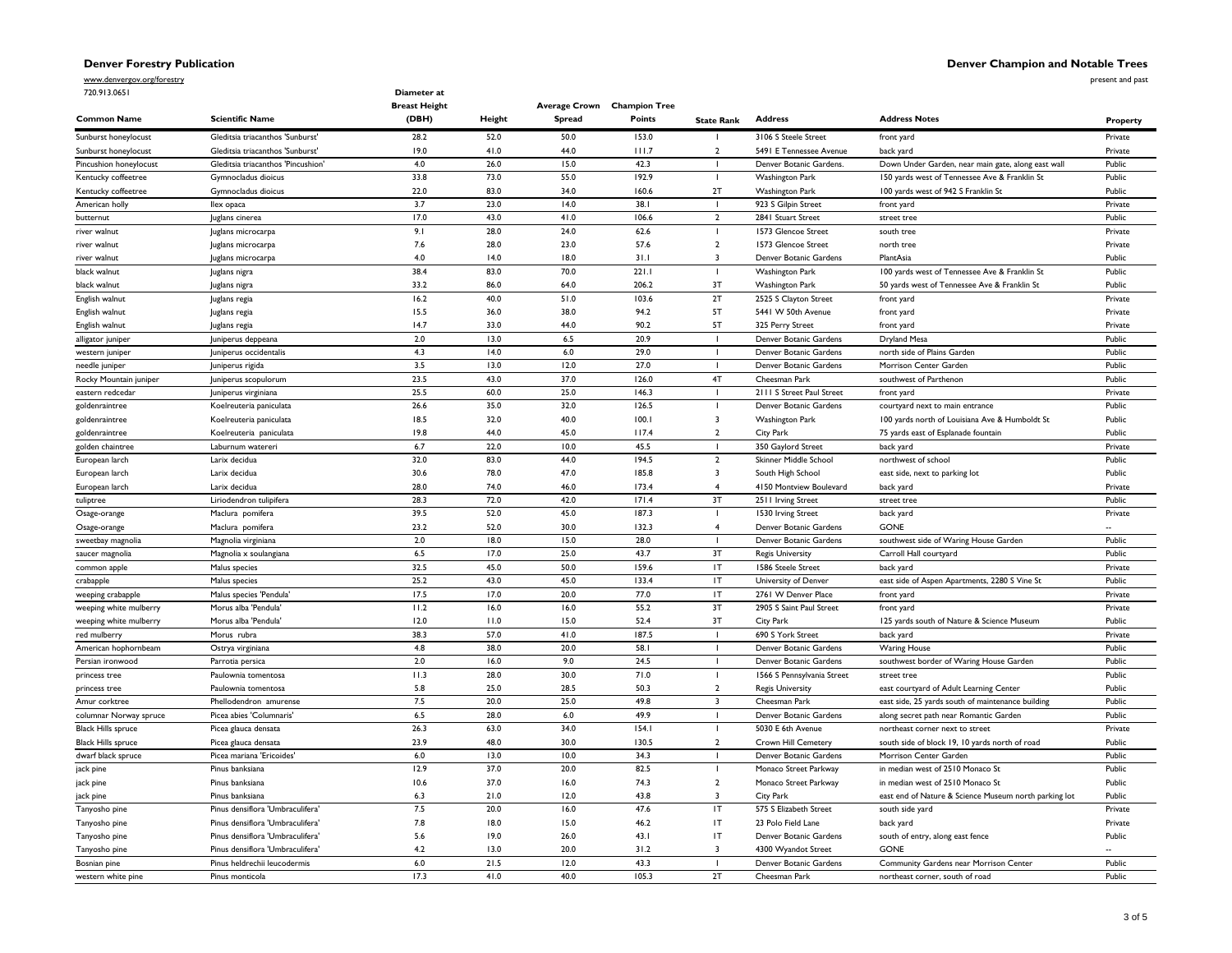**Denver Champion and Notable Trees**

www.denvergov.org/forestry

720.913.0651

present and past

|                      |                                    | <b>Breast Height</b> |              |               | Average Crown Champion Tree |                         |                             |                                                      |          |
|----------------------|------------------------------------|----------------------|--------------|---------------|-----------------------------|-------------------------|-----------------------------|------------------------------------------------------|----------|
| <b>Common Name</b>   | <b>Scientific Name</b>             | (DBH)                | Height       | <b>Spread</b> | <b>Points</b>               | <b>State Rank</b>       | <b>Address</b>              | <b>Address Notes</b>                                 | Property |
| mugho pine           | Pinus mugho                        | 23.3                 | 53.0         | 24.0          | 132.2                       |                         | 199 Lafayette Street        | front yard                                           | Private  |
| mugho pine           | Pinus mugho                        | 19.7                 | 44.0         | 28.0          | 112.9                       | $\overline{2}$          | 1200 E 3rd Avenue           | northwest corner of house                            | Private  |
| mugho pine           | Pinus mugho                        | 16.9                 | 43.0         | 28.0          | 103.1                       | $\overline{\mathbf{3}}$ | 1660 Holly Street           | west side yard                                       | Private  |
| mugho pine           | Pinus mugho                        | 14.2                 | 27.0         | 42.0          | 82.1                        | $\overline{\mathbf{4}}$ | Cheesman Park               | central-west side, by road                           | Public   |
| Austrian pine        | Pinus nigra                        | 44.2                 | 61.0         | 63.0          | 215.5                       | $\overline{2}$          | 6th Avenue Parkway          | at Niagara St, east side in median                   | Public   |
| Austrian pine        | Pinus nigra                        | 33.8                 | 63.0         | 54.0          | 182.6                       | $\overline{4}$          | 2395 Leyden Street          | north side yard                                      | Private  |
| Japanese white pine  | Pinus parviflora 'Aizu'            | 6.0                  | 18.0         | 16.3          | 40.9                        |                         | Denver Botanic Gardens      | Rock Alpine Garden                                   | Public   |
| eastern white pine   | Pinus strobus                      | 34.4                 | 87.0         | 50.0          | 207.5                       |                         | <b>Washington Park</b>      | 100 yards south of Virginia Ave & Lafayette St       | Public   |
| eastern white pine   | Pinus strobus                      | 32.7                 | 81.0         | 40.0          | 193.7                       | $\overline{2}$          | 2122 S Clayton Street       | front yard                                           | Private  |
| eastern white pine   | Pinus strobus                      | 30.1                 | 77.0         | 55.0          | 185.3                       | $\overline{\mathbf{3}}$ | 1575 S Columbine Street     | front yard                                           | Private  |
| dwarf white pine     | Pinus strobus 'Nana'               | 4.0                  | 14.0         | 12.0          | 29.6                        |                         | Denver Botanic Gardens      | north side of building                               | Public   |
| columnar Scots pine  | Pinus sylvestris 'Fastigiata'      | 8.0                  | 26.5         | 11.0          | 54.4                        | IT                      | Denver Botanic Gardens      | Spanish Orchard                                      | Public   |
| columnar Scots pine  | Pinus sylvestris 'Fastigiata'      | 7.5                  | 28.0         | 5.0           | 52.8                        | IT                      | 778 Hudson Street           | front yard, west tree                                | Private  |
| columnar Scots pine  | Pinus sylvestris 'Fastigiata'      | 6.9                  | 28.0         | 4.0           | 50.5                        | IT                      | 778 Hudson Street           | front yard, east tree                                | Private  |
| columnar Scots pine  | Pinus sylvestris 'Fastigiata'      | 6.6                  | 26.0         | 4.0           | 47.7                        | $\overline{4}$          | 778 Hudson Street           | front yard, middle tree                              | Private  |
| dwarf Scots pine     | Pinus sylvestris 'Glauca Compacta' | 7.3                  | 21.0         | 19.0          | 48.7                        |                         | Denver Botanic Gardens      | west end of conifer berm                             | Public   |
| American sycamore    | Platanus occidentalis              | 44.0                 | 98.0         | 68.0          | 253.2                       | 2T                      | 101 S Clarkson Street       | street tree along Bayaud, near alley                 | Public   |
|                      |                                    |                      | 94.0         | 69.0          |                             | 4T                      |                             |                                                      | Public   |
| American sycamore    | Platanus occidentalis              | 41.4                 |              |               | 241.2                       | $\overline{2}$          | 115 S Clarkson Street       | street tree                                          |          |
| London planetree     | Platanus x acerifolia              | 31.9<br>46.0         | 68.0<br>90.0 | 57.0<br>63.0  | 182.4<br>250.2              |                         | 4746 Pennsylvania Street    | front yard                                           | Private  |
| balsam poplar        | Populus balsamifera                |                      |              |               |                             | $\mathbf{I}$            | 4140 Quitman Street         | street tree                                          | Public   |
| Carolina poplar      | Populus x canadensis               | 43.9                 | 99.0         | 59.0          | 251.6                       | $\overline{2}$          | 2131 S Columbine Street     | back yard                                            | Private  |
| yellow sweet cherry  | Prunus avium flava                 | 18.3                 | 32.0         | 31.0          | 97.2                        |                         | 1234 Downing Street         | front yard                                           | Private  |
| sweet cherry         | Prunus avium                       | 13.0                 | 32.0         | 28.0          | 79.8                        |                         | 1226 Downing Street         | front yard                                           | Private  |
| sour cherry          | Prunus cerasus                     | 8.5                  | 22.0         | 21.0          | 53.9                        | $\overline{3}$          | 1223 York Street            | front yard                                           | Private  |
| Amur chokecherry     | Prunus maackii                     | 7.9                  | 24.0         | 15.0          | 52.6                        | $\overline{2}$          | <b>Regis University</b>     | west side of Regis Chapel                            | Public   |
| Manchurian apricot   | Prunus mandshurica                 | 24.0                 | 34.0         | 46.0          | 120.9                       | 3T                      | 600 S Vine Street           | street tree                                          | Public   |
| Manchurian apricot   | Prunus mandshurica                 | 22.0                 | 36.0         | 43.0          | 115.8                       | 3T                      | 864 Harrison Street         | front yard                                           | Private  |
| black cherry         | Prunus serotina                    | 32.1                 | 73.5         | 53.0          | 187.5                       |                         | Washington Park             | across from 525 S Downing St, east of driveway       | Public   |
| black cherry         | Prunus serotina                    | 25.4                 | 86.0         | 45.0          | 177.0                       | $\overline{2}$          | Washington Park             | across from 521 S Downing St                         | Public   |
| black cherry         | Prunus serotina                    | 30.5                 | 66.0         | 34.0          | 170.3                       | $\overline{\mathbf{3}}$ | 754 Olive Street            | street tree                                          | Public   |
| weeping Higan cherry | Prunus subhirtella 'Pendula'       | 8.8                  | 15.0         | 15.0          | 46.4                        | IT                      | 1607 Race Street            | front yard                                           | Private  |
| common pear          | Pyrus communis                     | 27.4                 | 36.0         | 38.0          | 131.5                       |                         | 4433 Utica Street           | south side yard                                      | Private  |
| sawtooth oak         | Quercus acutissima                 | 9.9                  | 32.0         | 28.0          | 70.1                        | IT                      | <b>Regis University</b>     | east side of south commons, west of Science Building | Public   |
| sawtooth oak         | Quercus acutissima                 | 7.1                  | 27.0         | 17.0          | 53.5                        | 3T                      | Washington Park             | 100 yards west of Franklin St & Arizona Ave          | Public   |
| sawtooth oak         | Quercus acutissima                 | $6.0\,$              | 26.0         | 15.0          | 48.6                        | 3T                      | Washington Park             | 30 yards east of Mississippi Ave & Downing St        | Public   |
| white oak            | Quercus alba                       | 33.2                 | 78.0         | 63.0          | 198.0                       | 3T                      | Fairmount Cemetery          | block 2, center                                      | Public   |
| swamp white oak      | Quercus bicolor                    | 34.8                 | 70.0         | 77.0          | 198.5                       | $\overline{2}$          | 100 S Eudora St             | back yard                                            | Private  |
| swamp white oak      | Quercus bicolor                    | 28.7                 | 66.0         | 64.0          | 172.1                       | $\overline{4}$          | <b>Fairmount Cemetery</b>   | block 15, northwest corner                           | Public   |
| scarlet oak          | Quercus coccinea                   | 41.5                 | 66.0         | 78.0          | 215.8                       |                         | <b>Fairmount Cemetery</b>   | block 47, southwest corner                           | Public   |
| scarlet oak          | Quercus coccinea                   | 37.7                 | 74.0         | 67.0          | 209.1                       | $\overline{2}$          | 310 Jersey Street           | front yard                                           | Private  |
| scarlet oak          | Quercus coccinea                   | 34.3                 | 73.0         | 58.0          | 195.2                       | $\overline{3}$          | 1060 S Gilpin Street        | street tree                                          | Private  |
| shingle oak          | Quercus imbricaria                 | 15.0                 | 46.0         | 41.0          | 103.4                       | $\overline{4}$          | 180 Humboldt Street         | street tree along 3rd Ave                            | Public   |
| overcup oak          | Quercus lyrata                     | 14.3                 | 34.0         | 44.0          | 89.9                        | $\overline{2}$          | Speer Parkway               | 10 yards southeast of 6th Ave                        | Public   |
| bur oak              | Quercus macrocarpa                 | 56.9                 | 97.0         | 78.0          | 295.2                       |                         | <b>III0 Humboldt Street</b> | back yard                                            | Private  |
| bur oak              | Quercus macrocarpa                 | 44.0                 | 85.0         | 81.0          | 243.4                       | 5T                      | <b>III0 Humboldt Street</b> | back yard                                            | Private  |
| chinkapin oak        | Quercus muehlenbergii              | 30.9                 | 62.0         | 60.0          | 174.0                       | IT                      | Johnson & Wales University  | middle of campus, northwest of main campus building  | Public   |
| chinkapin oak        | Quercus muehlenbergii              | 28.5                 | 60.0         | 66.0          | 166.0                       | IT                      | 5335 E 19th Avenue          | street tree                                          | Public   |
| chinkapin oak        | Quercus muehlenbergii              | 28.9                 | 57.0         | 43.0          | 158.5                       | $\overline{\mathbf{3}}$ | 1194 Ash Street             | street tree                                          | Public   |
| chinkapin oak        | Quercus muehlenbergii              | 23.2                 | 66.0         | 51.0          | 151.6                       | 4T                      | Johnson & Wales University  | middle of campus, west of main campus building       | Public   |
| chinkapin oak        | Quercus muehlenbergii              | 24.0                 | 50.0         | 57.0          | 139.6                       | 4T                      | 1555 Sherman Street         | street tree                                          | Public   |
| pin oak              | Quercus palustris                  | 34.3                 | 84.0         | 65.0          | 208.0                       | IT                      | I Eudora Street             | back yard, southwest corner of house                 | Private  |
|                      |                                    |                      |              |               |                             |                         |                             |                                                      |          |

pin oak Quercus palustris 32.6 76.0 50.0 190.9 3T 3365 Ash Street street tree Public

**Diameter at**